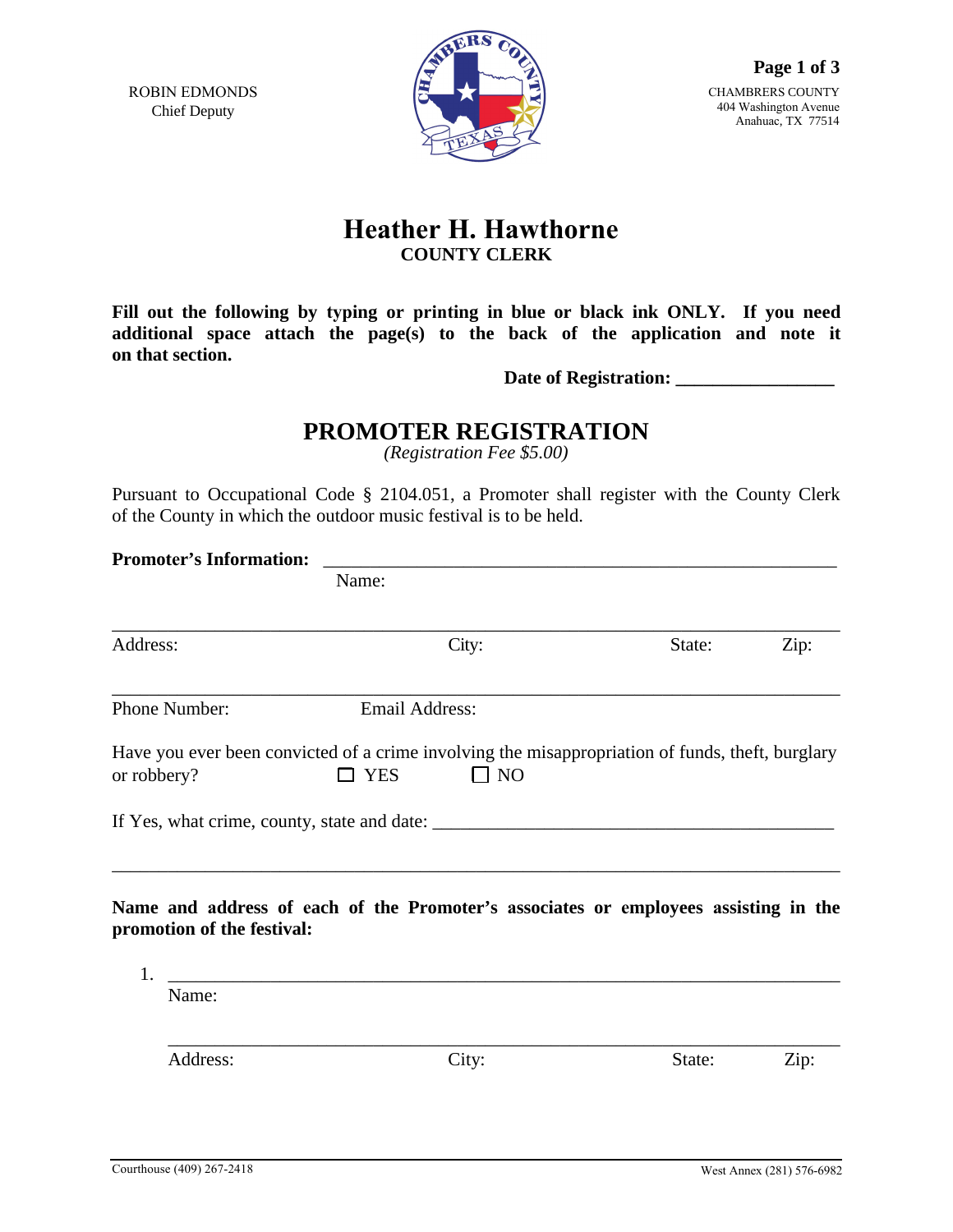|             | Phone Number: | <b>Email Address:</b>                                                                                            |              |        |      |
|-------------|---------------|------------------------------------------------------------------------------------------------------------------|--------------|--------|------|
| or robbery? |               | Have you ever been convicted of a crime involving the misappropriation of funds, theft, burglary<br><b>J</b> YES | $\square$ NO |        |      |
|             |               |                                                                                                                  |              |        |      |
| 2.          |               |                                                                                                                  |              |        |      |
|             | Name:         |                                                                                                                  |              |        |      |
|             | Address:      | City:                                                                                                            |              | State: | Zip: |
|             | Phone Number: | <b>Email Address:</b>                                                                                            |              |        |      |
| or robbery? |               | Have you ever been convicted of a crime involving the misappropriation of funds, theft, burglary<br>7 YES        | $\Box$ NO    |        |      |
| 3.          |               |                                                                                                                  |              |        |      |
|             | Name:         |                                                                                                                  |              |        |      |
|             | Address:      |                                                                                                                  | City:        | State: | Zip: |
|             | Phone Number: | <b>Email Address</b>                                                                                             |              |        |      |
| or robbery? |               | Have you ever been convicted of a crime involving the misappropriation of funds, theft, burglary<br>$\Box$ YES   | $\square$ NO |        |      |
|             |               |                                                                                                                  |              |        |      |

\_\_\_\_\_\_\_\_\_\_\_\_\_\_\_\_\_\_\_\_\_\_\_\_\_\_\_\_\_\_\_\_\_\_\_\_\_\_\_\_\_\_\_\_\_\_\_\_\_\_\_\_\_\_\_\_\_\_\_\_\_\_\_\_\_\_\_\_\_\_\_\_\_\_\_\_\_\_